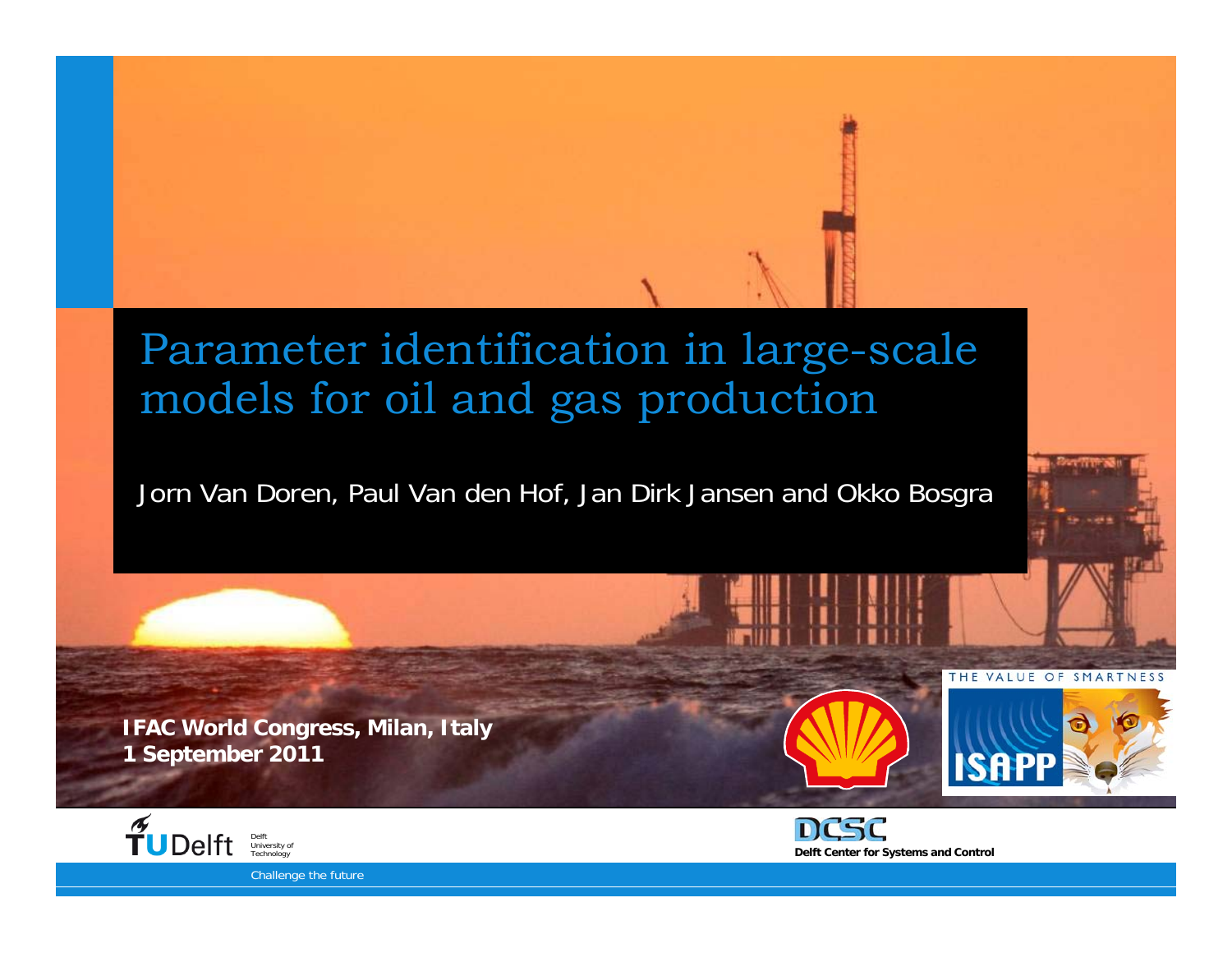

#### Motivation:an example from oil reservoir engineering

#### **Water flooding**

- Involves the injection of water through the use of injection wells
- Goal is to displace oil by water
- Production is terminated when (too much) water is being produced





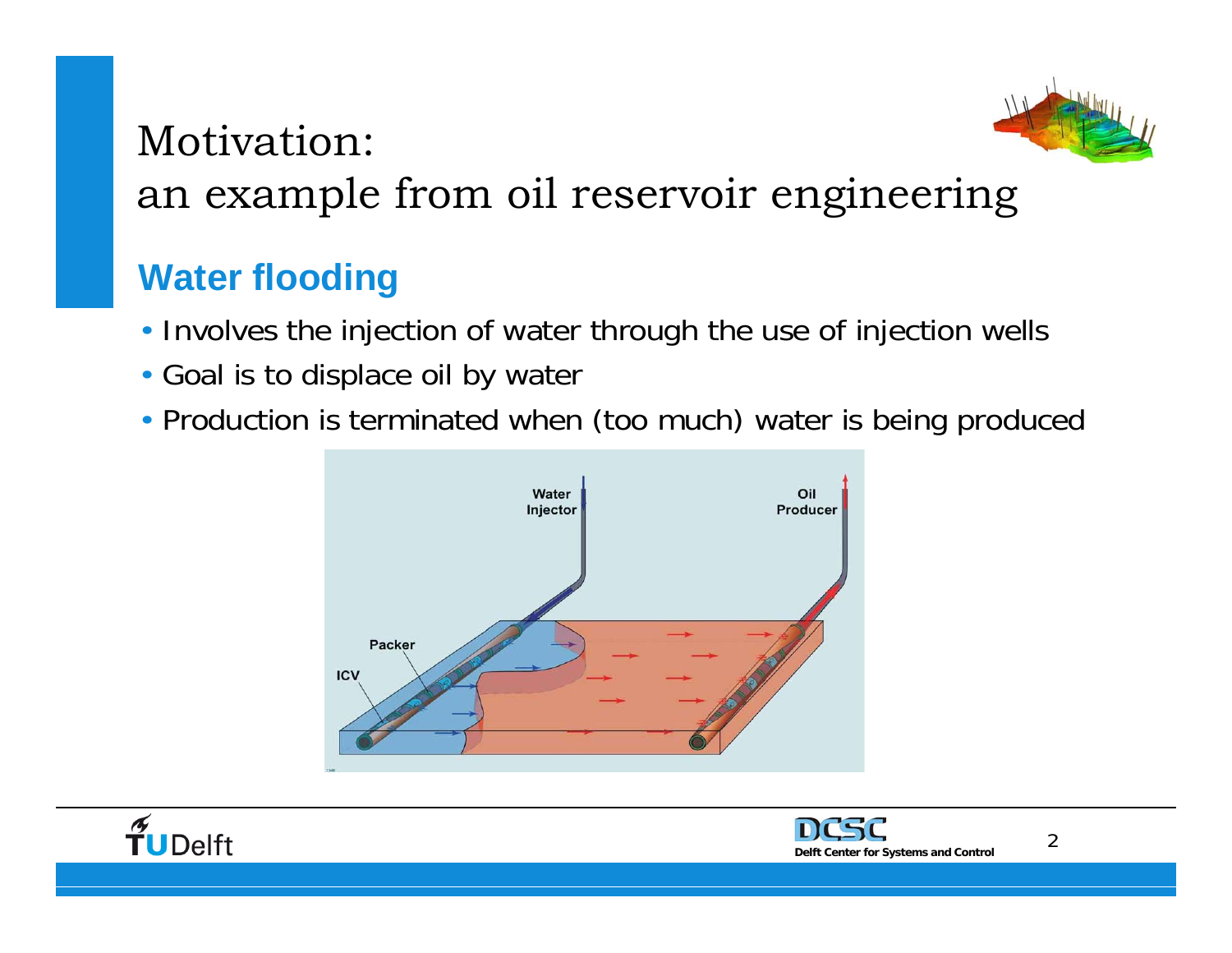### Introduction

• Production to be optimized by manipulating injector and producer valves over life-cycle



[D.R. Brouwer, 2004]

3

**Delft Center for Systems and Control**

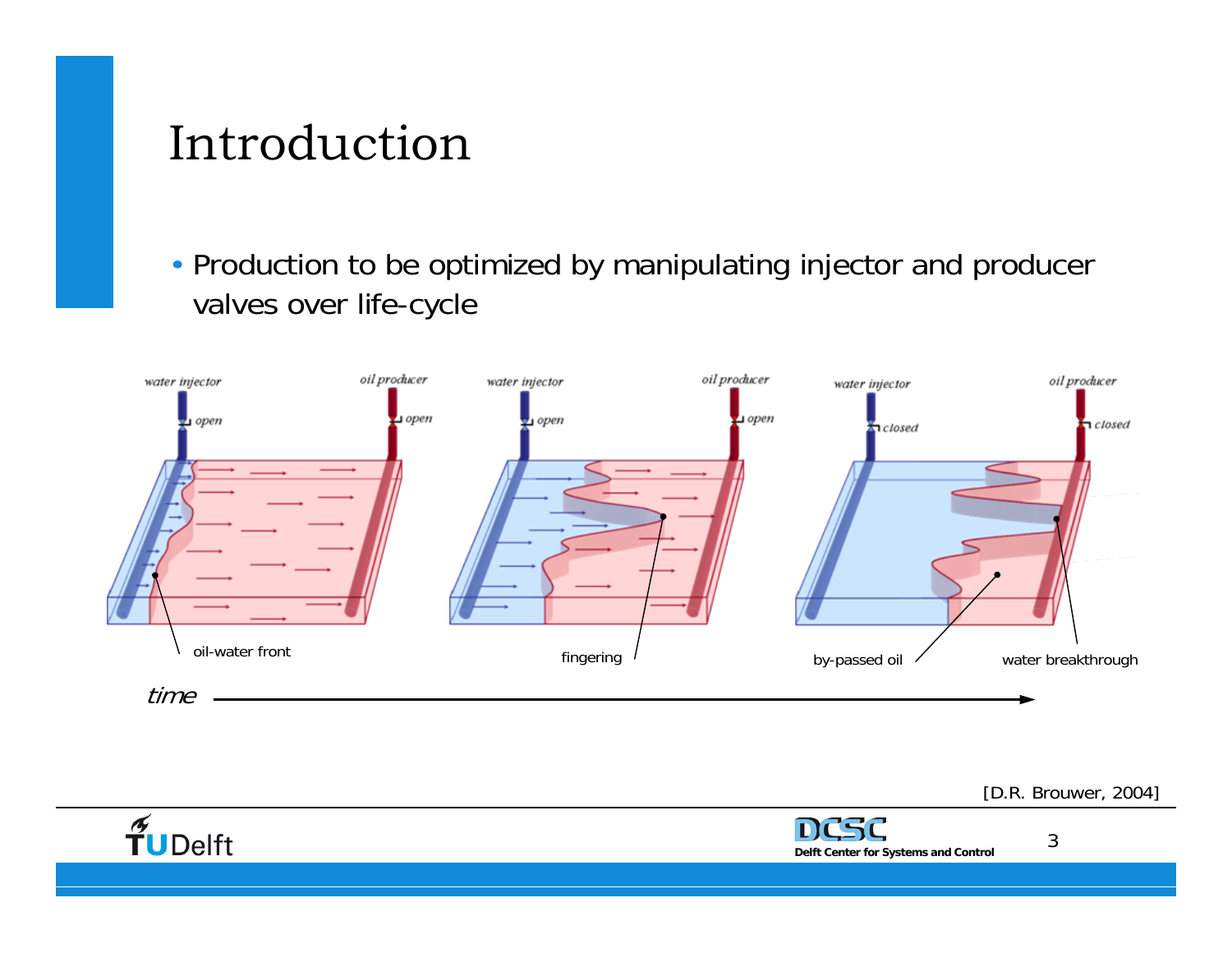## The Models

System involves the reservoir, wells and sometimes surface facilities:

- Inputs: injector and producer valves
- Outputs: flow production rates and bottom hole pressures
- Partial differential equations nonlinear
- After discretization in space large-scale nonlinear ODE's
- Dynamics is dependent on location of oil-water front
- Process is essentially a (very slow) batch-type process
- Essential parameters are the permeabilities in each grid-block
- How to parametrize / identify these permeabilities?



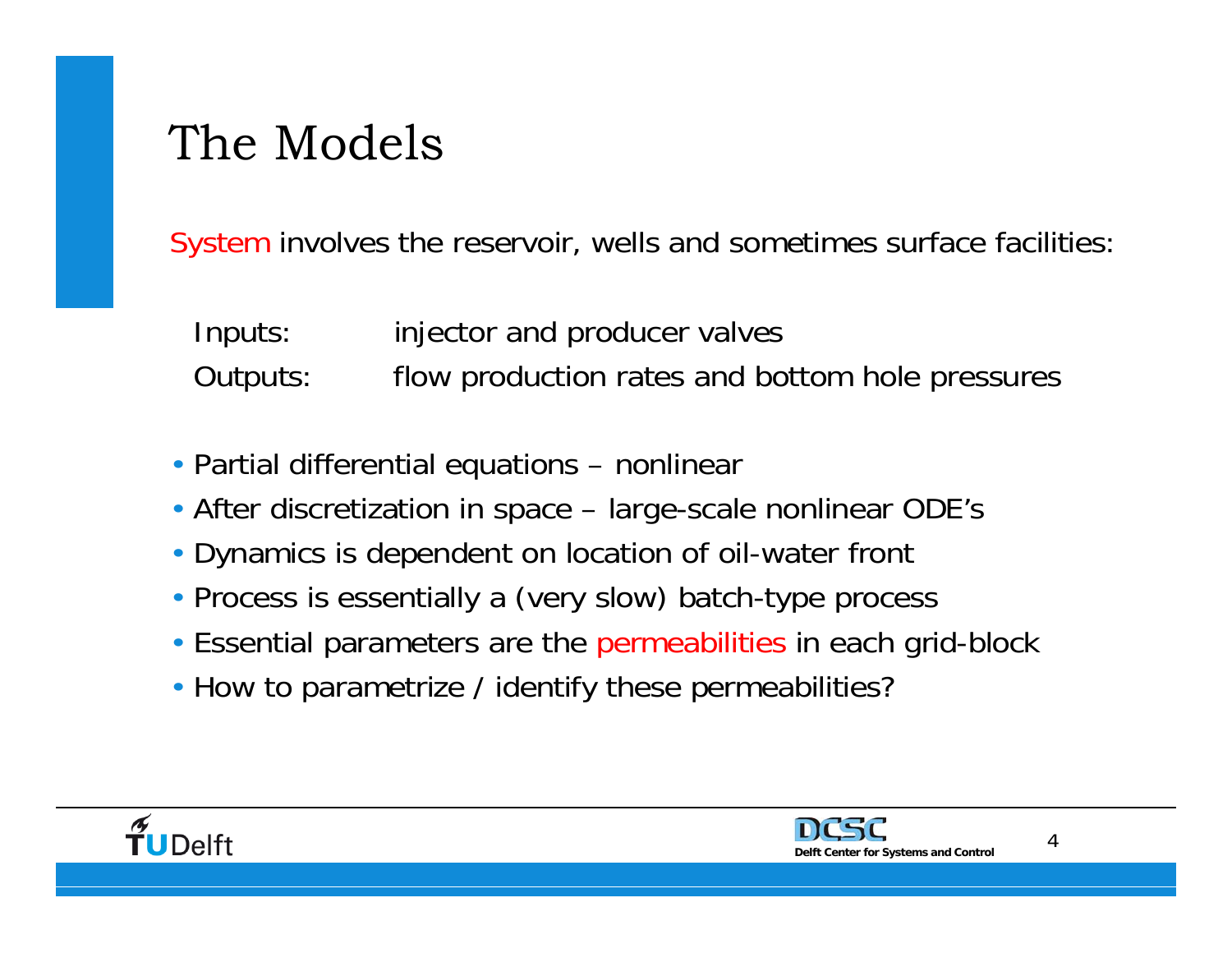

## Motivation: physical structures versus black box

- Black box structures can be used to reduce the number of parameters, but
- Extrapolation capabilities are limited if the (nonlinear) structure is incorrect
- With first-principles models:
- *Extrapolate* the model dynamics to (nonlinear) regimes that are not necessarily captured in the data.
- Physical model structures raise the problem of identifiability: can all unknown parameters be estimated uniquely?



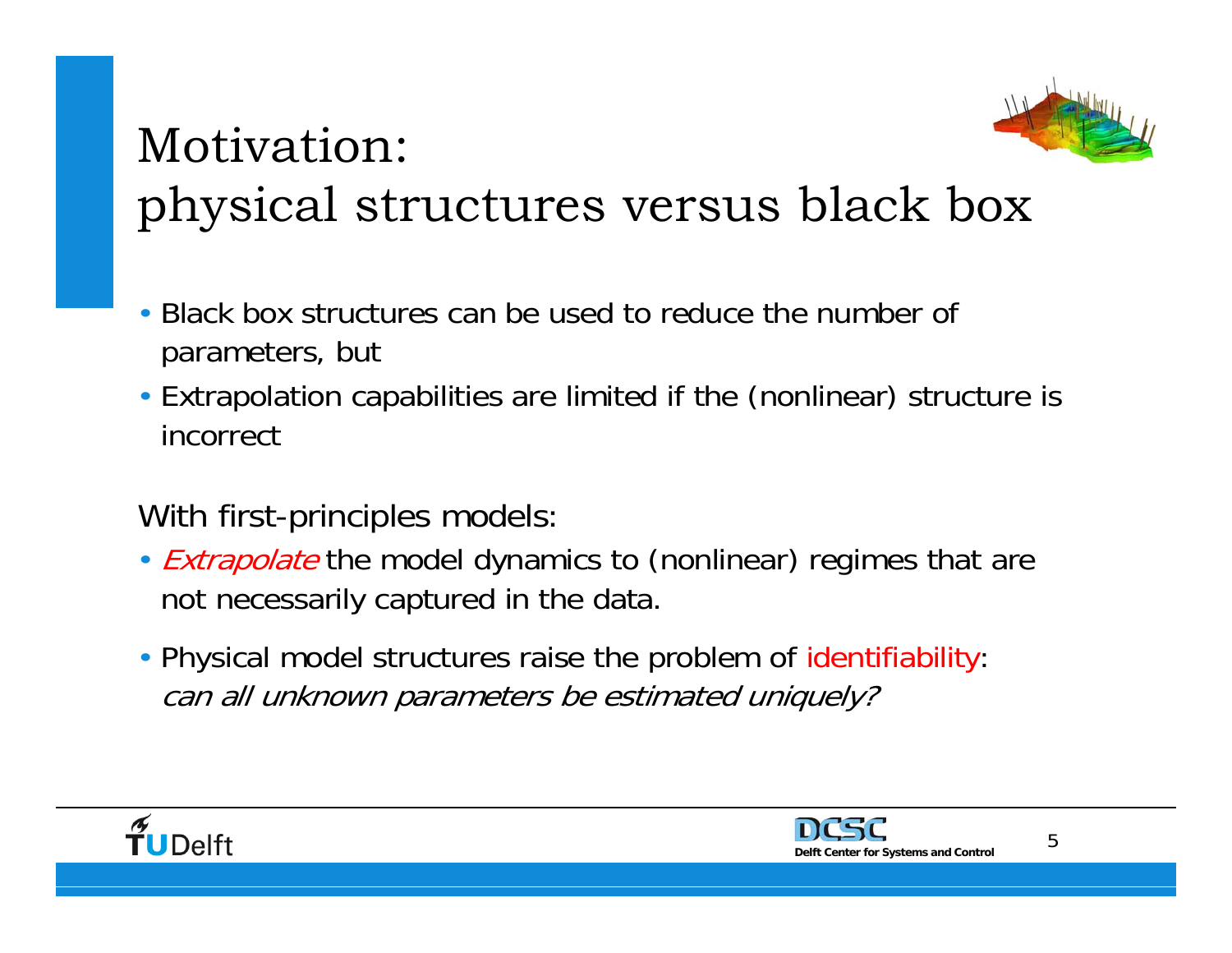### Contents

- Introduction
- Identifiability
- Reduction of the parameter space
- Illustration by simple example
	- Data-driven reduction of parameter space
	- Physics-reduced parametrization
- Summary



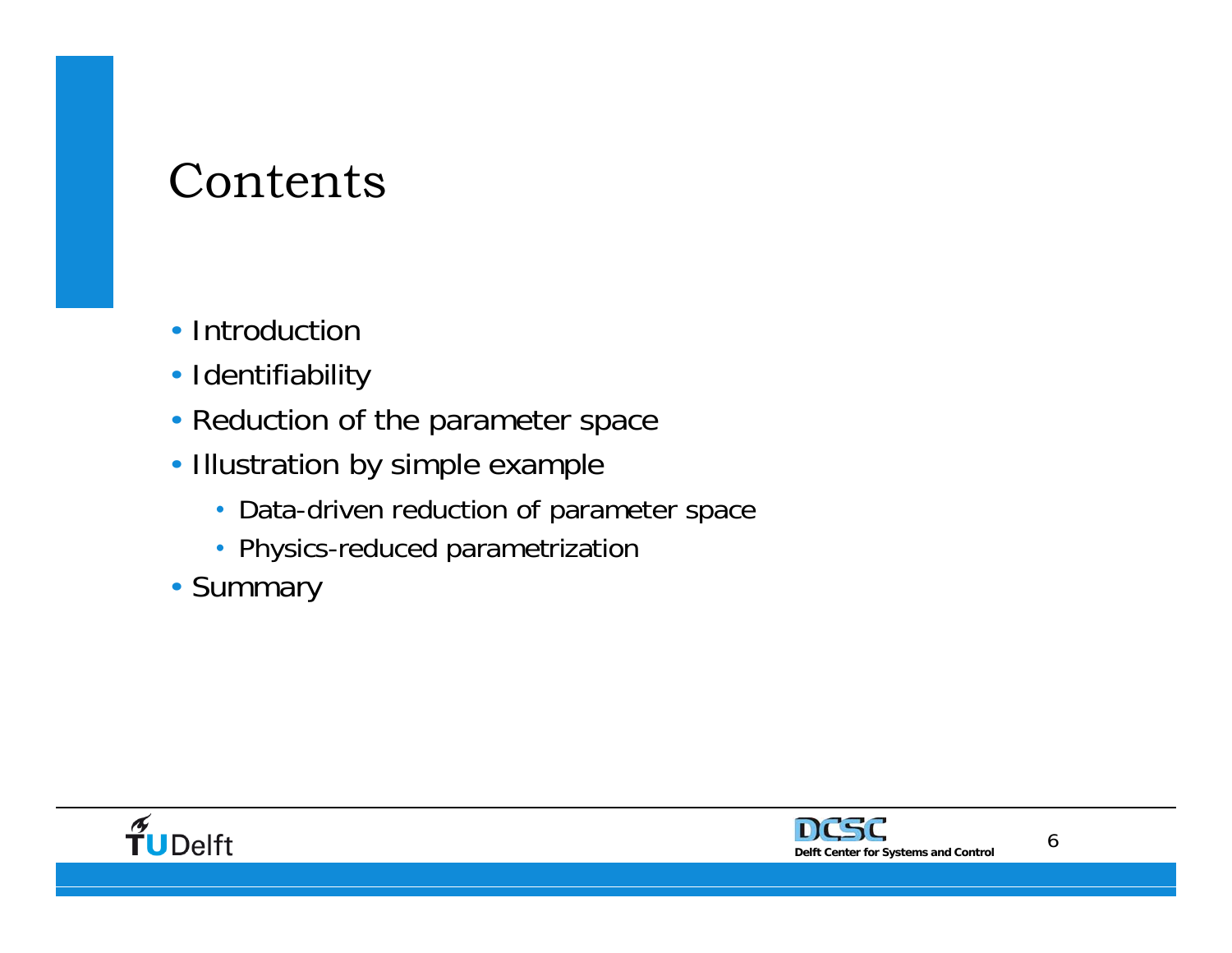# Identifiability

• Consider nonlinear model structure with  $\hat{\mathbf{y}}$  being a prediction of the measured outputs  $\mathbf{y} := [y_1^T \cdots y_N^T]^T$ 

#### The model strucure is

• Locally identifiable in  $\theta_m$  for given u and  $x_0$  if in neighbourhood of  $\theta_m$ :  $\{h(\mathbf{u},\theta_1;\mathbf{x}_0)=h(\mathbf{u},\theta_2;\mathbf{x}_0)\}\Rightarrow\boldsymbol{\theta}_1=\boldsymbol{\theta}_2$ 

[Grewal and Glover 1976]

Global properties are generally very hard to analyze (nonlinear)

- Notion of *identifiability* is instrumental in analyzing model structure properties
- It determines whether it is feasible at all to relate unique values to the physical parameter variables, on the basis of measured data



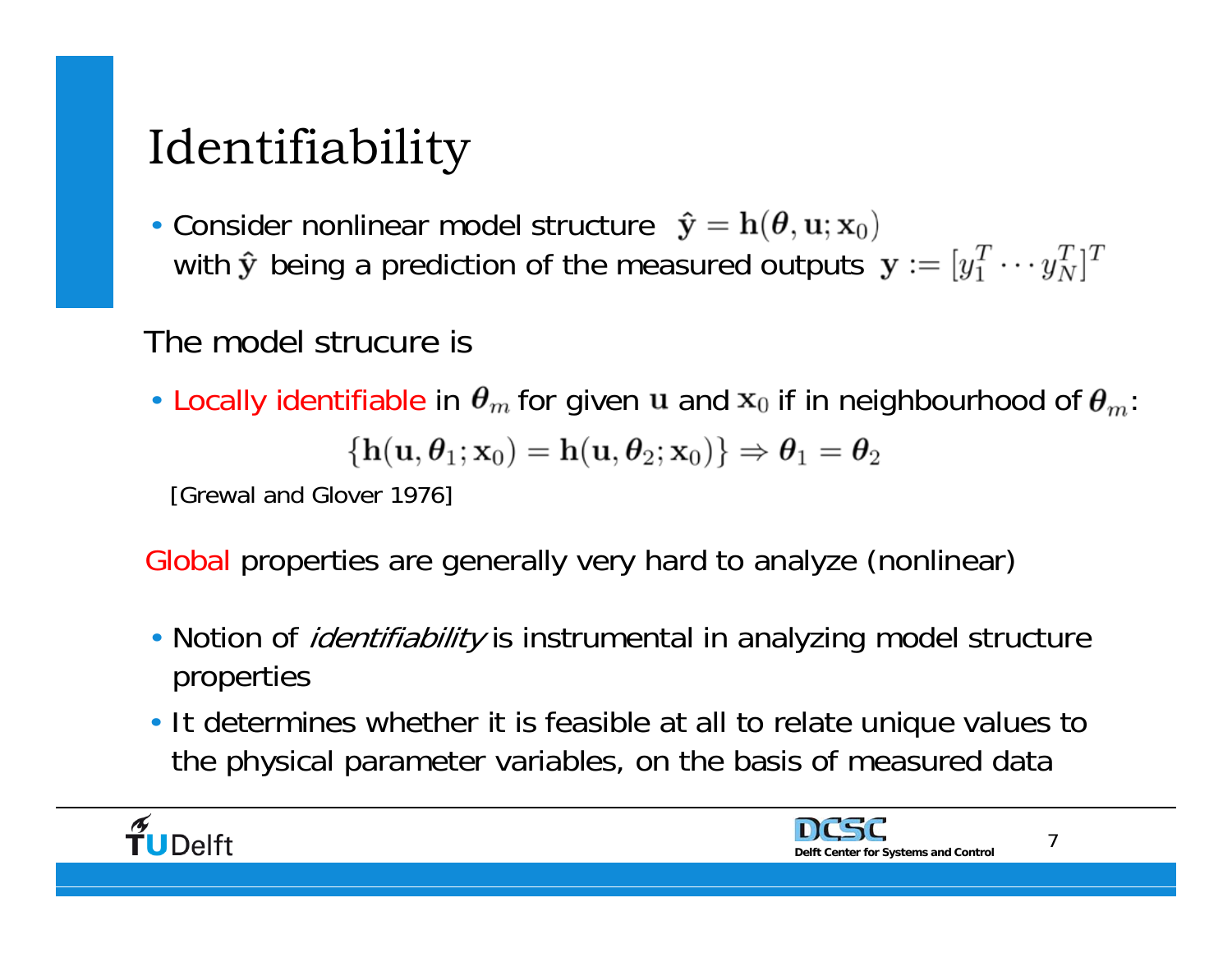### Testing local identifiability in model estimation

• Consider quadratic identification criterion based on prediction errors

$$
V(\boldsymbol{\theta}) := \frac{1}{2} \boldsymbol{\epsilon}(\boldsymbol{\theta})^T \mathbf{P}_v^{-1} \boldsymbol{\epsilon}(\boldsymbol{\theta}), \ \ \boldsymbol{\epsilon}(\boldsymbol{\theta}) = \mathbf{y} - \hat{\mathbf{y}} = \mathbf{y} - \mathbf{h}(\boldsymbol{\theta}, \mathbf{u}; \mathbf{x}_0),
$$

• Hessian given by

$$
\frac{\partial^2 V(\boldsymbol{\theta})}{\partial \boldsymbol{\theta}^2} = \frac{\partial \hat{\textbf{y}}^T}{\partial \boldsymbol{\theta}} \mathbf{P}_v^{-1} \left( \frac{\partial \hat{\textbf{y}}^T}{\partial \boldsymbol{\theta}} \right)^T + \mathbf{S}
$$

- Local identifiability test in  $\hat{\theta} = \arg \min V(\theta)$ : Hessian > 0
- With quadratic approximation of cost function around  $\hat{\theta}$ : Hessian given by  $\frac{\partial \hat{\mathbf{y}}^T}{\partial \boldsymbol{\theta}} \mathbf{P}_v^{-1} \left( \frac{\partial \hat{\mathbf{y}}^T}{\partial \boldsymbol{\theta}} \right)^T$

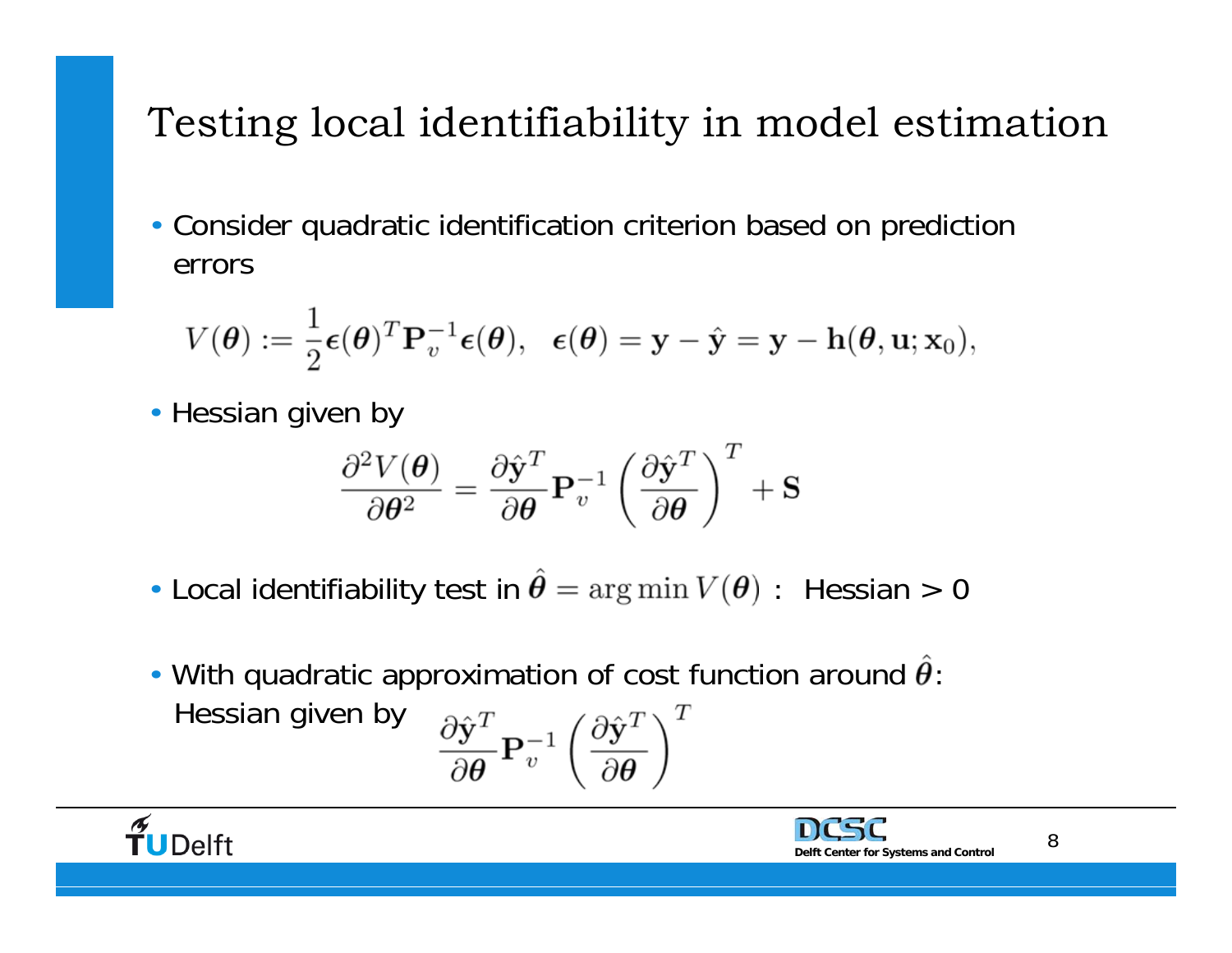### Testing local identifiability in identification

• Rank test on Hessian through SVD

$$
\left.\frac{\partial \hat{\mathbf{y}}^T}{\partial \theta} \mathbf{P}_v^{-\frac{1}{2}}\right|_{\theta=\hat{\theta}} = \begin{bmatrix} \mathbf{U}_1 & \mathbf{U}_2 \end{bmatrix} \begin{bmatrix} \mathbf{\Sigma}_1 & \mathbf{0} \\ \mathbf{0} & \mathbf{\Sigma}_2 \end{bmatrix} \begin{bmatrix} \mathbf{V}_1^T \\ \mathbf{V}_2^T \end{bmatrix}
$$

- If  $\Sigma_2 = 0$  then lack of local identifiability
- SVD can be used to reparameterize the model structure through  $\theta = \mathbf{U}_1 \rho$ , dim $(\rho)$  << dim $(\theta)$

in order to achieve local identifiability in  $\rho$ 

• Columns of  $U_1$  are basis functions of the identifiable parameter space



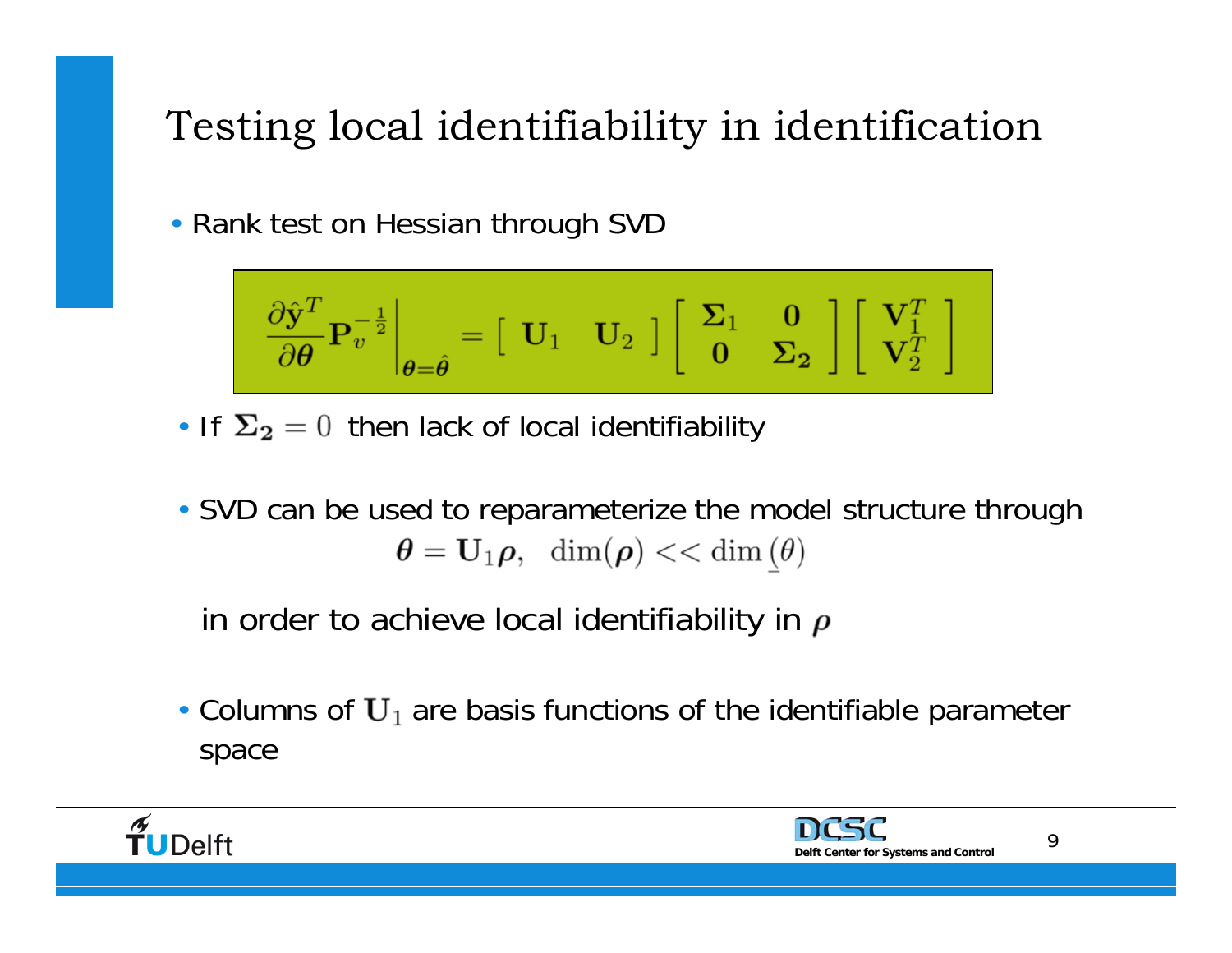#### Testing local identifiability in identification

$$
\left.\frac{\partial \hat{\mathbf{y}}^T}{\partial \theta} \mathbf{P}_v^{-\frac{1}{2}}\right|_{\theta = \hat{\theta}} = \begin{bmatrix} \mathbf{U}_1 & \mathbf{U}_2 \end{bmatrix} \begin{bmatrix} \mathbf{\Sigma}_1 & \mathbf{0} \\ \mathbf{0} & \mathbf{\Sigma}_2 \end{bmatrix} \begin{bmatrix} \mathbf{V}_1^T \\ \mathbf{V}_2^T \end{bmatrix}
$$

• What if  $\Sigma_2 \neq 0$  but contains (many) small singular values ?

No lack of identifiability, but possibly very poor variance properties

• The reparametrization  $\theta = U_1 \rho$ ,  $\dim(\rho) << \dim(\theta)$ leads to improved variance

$$
cov(\hat{\theta}) > cov(\boldsymbol{U_1\hat{\rho}}) \quad \text{if } \boldsymbol{\Sigma_2} > 0
$$



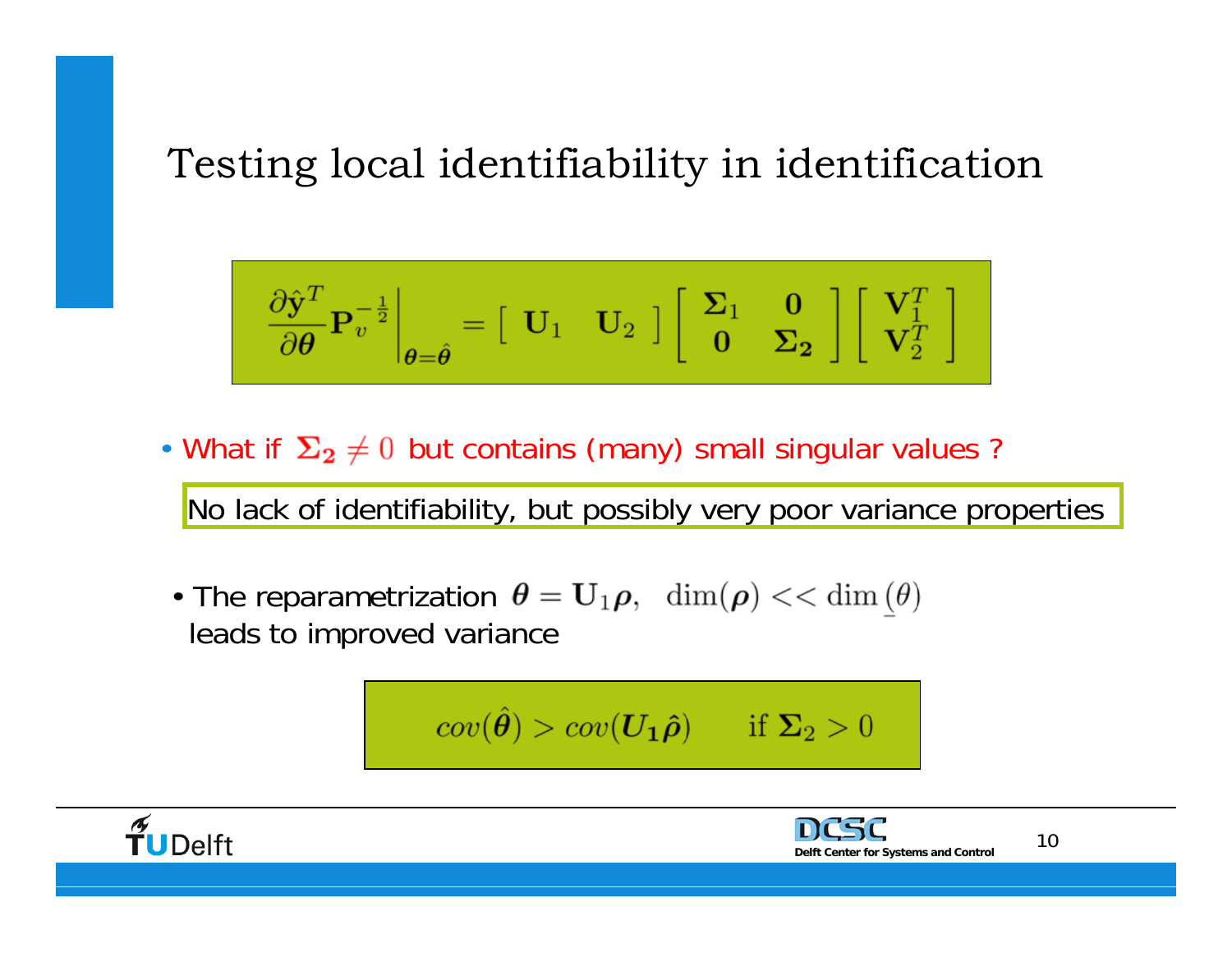## Bayesian approach

- Estimate parameters in a sequential-type of (Kalman-like) filter algorithm by extending the system states with parameters
- In sequential (Bayesian) approach to state/parameter estimation lack of identifiability is hardly observed:
- Cost function:

$$
V_p(\theta) = V(\theta) + \frac{1}{2}(\theta - \theta_p)^T P_p^{-1}(\theta - \theta_p)
$$
  

$$
V(\theta) := \frac{1}{2}\epsilon(\theta)^T P_v^{-1}\epsilon(\theta), \qquad \epsilon(\theta) = \mathbf{y} - \hat{\mathbf{y}}(\theta)
$$

• Analysis of  $V(\theta)$  can show identifiable directions (locally)

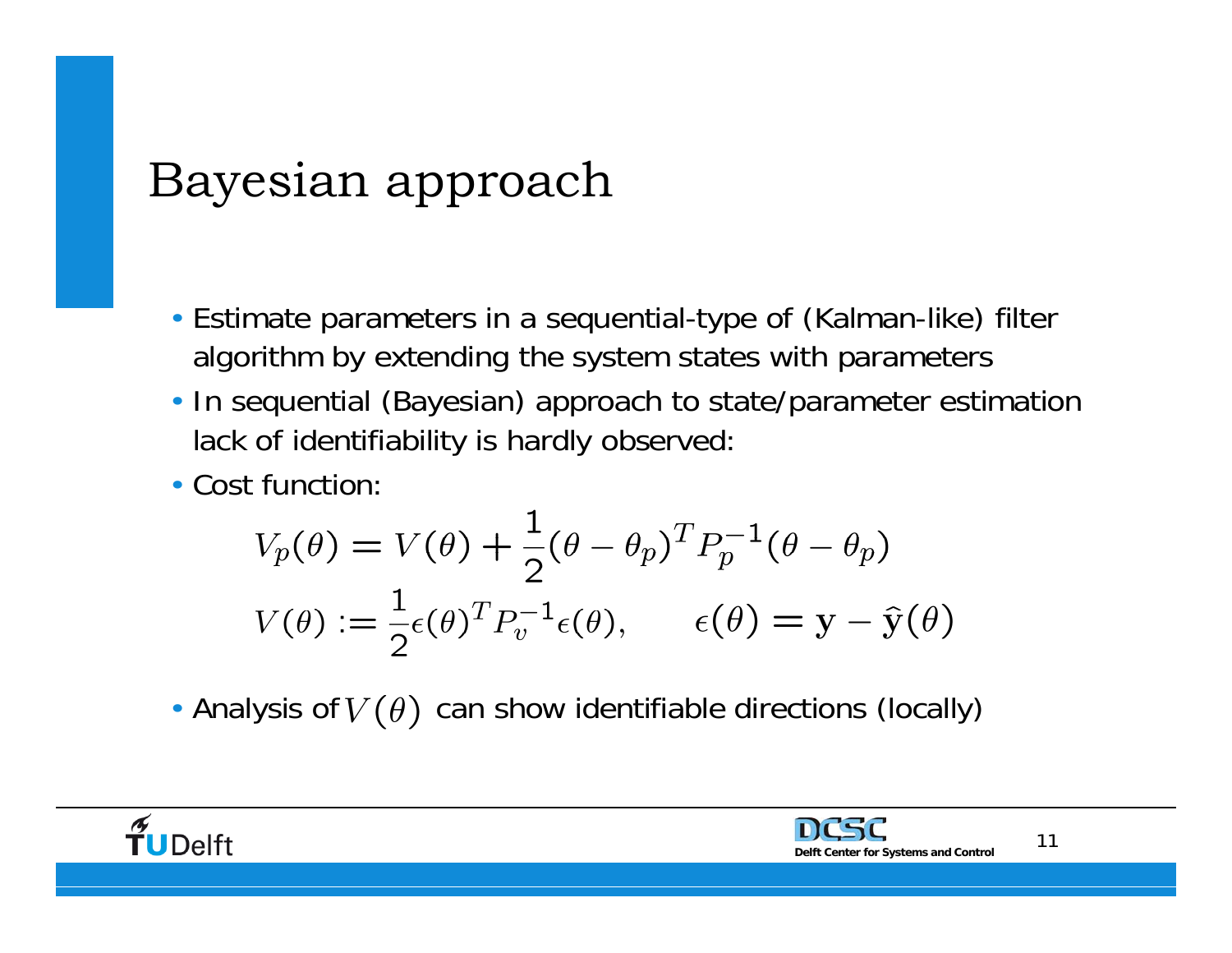### Two examples of methods to reduce the parameter dimension (and evaluate information content of data)

- Iterative algorithm to locally identify parameters in reduceddimensional space (determined after SVD)
- Apply a physical parametrization in terms of straight permeability channels



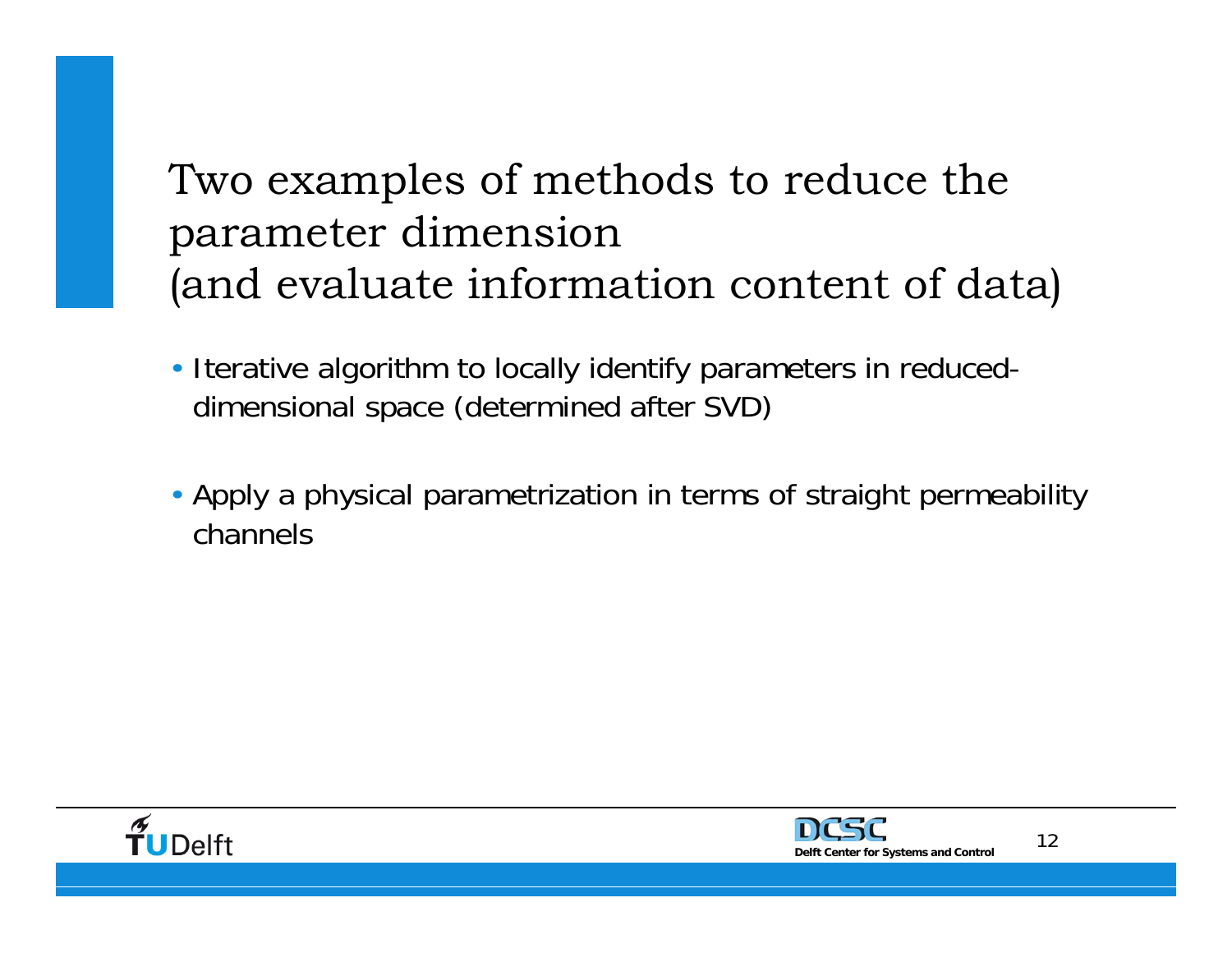#### 2D two-phase example (top view)



21 x 21 grid block permeabilities 5 wells; 3 permeability strokes

1 injector (centre) 4 producers (corners)

5 inputs: 1 injector flow-rate, and 4 bottom hole pressures 8 outputs: producer flow rates (water and oil)

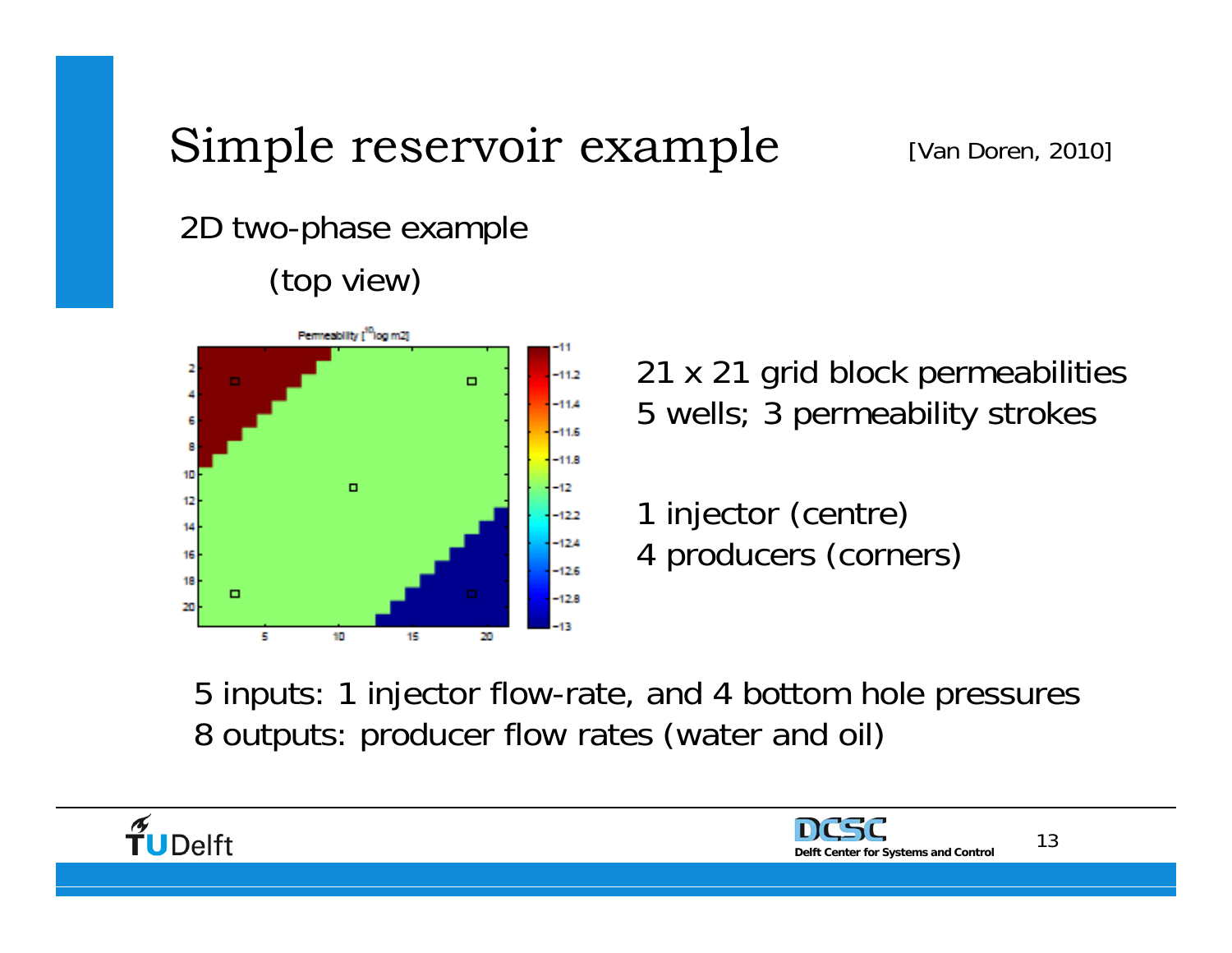#### Input excitation signals





14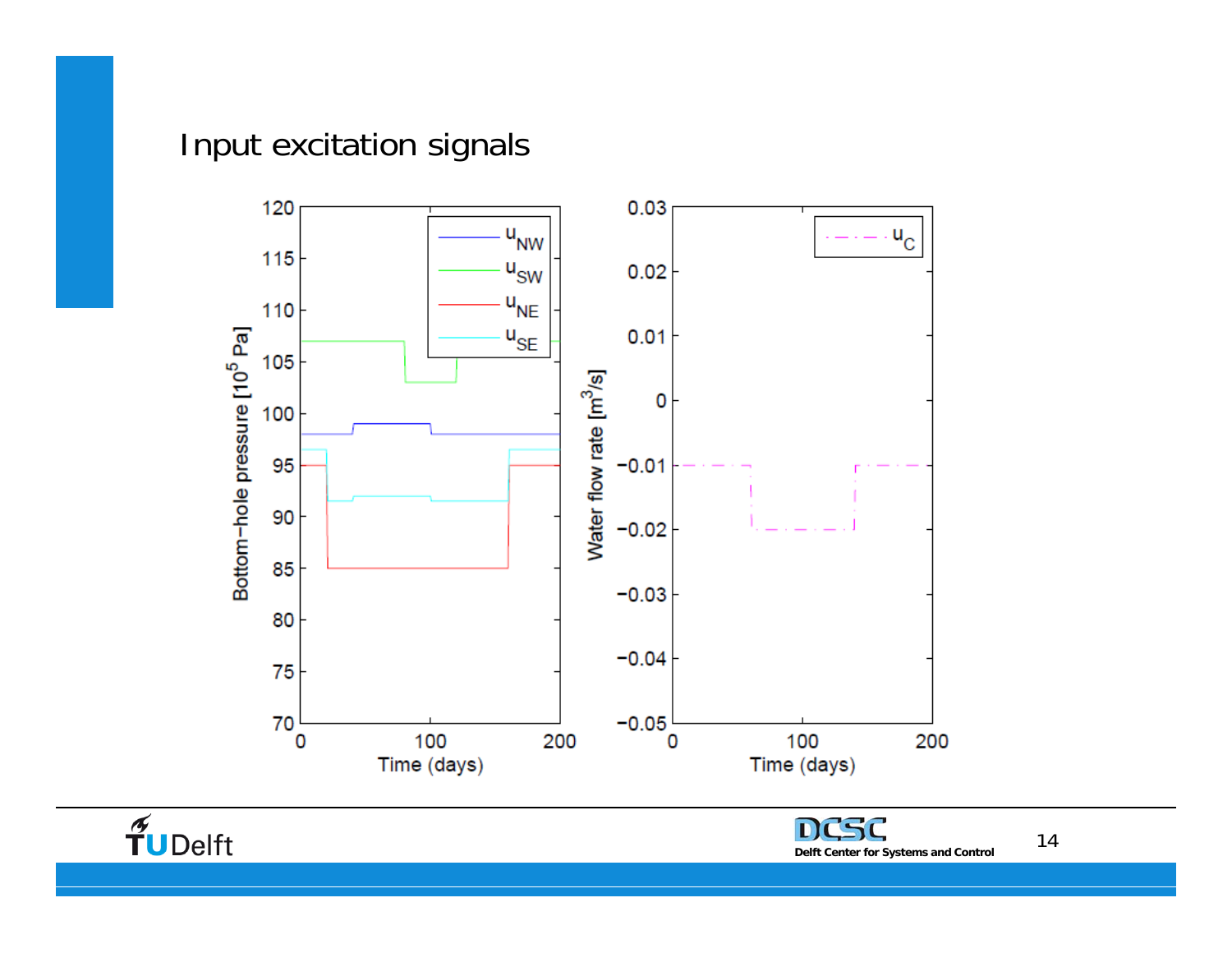

All singular values (left) and first 30 (right)

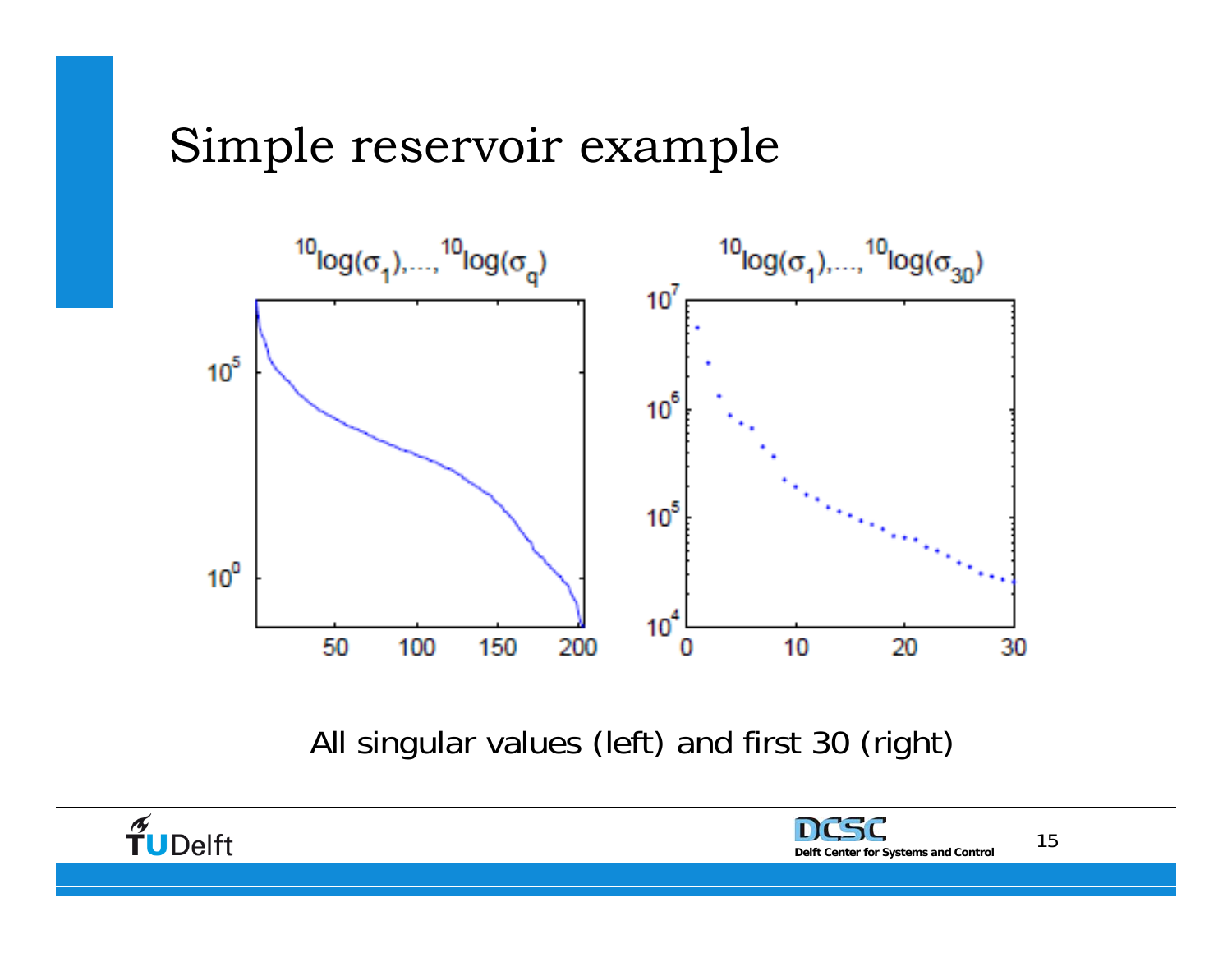Using the reduced parameter space –iteratively- in estimation:



#### **Observation:**

Only grid block permeabilites around well are identifiable.



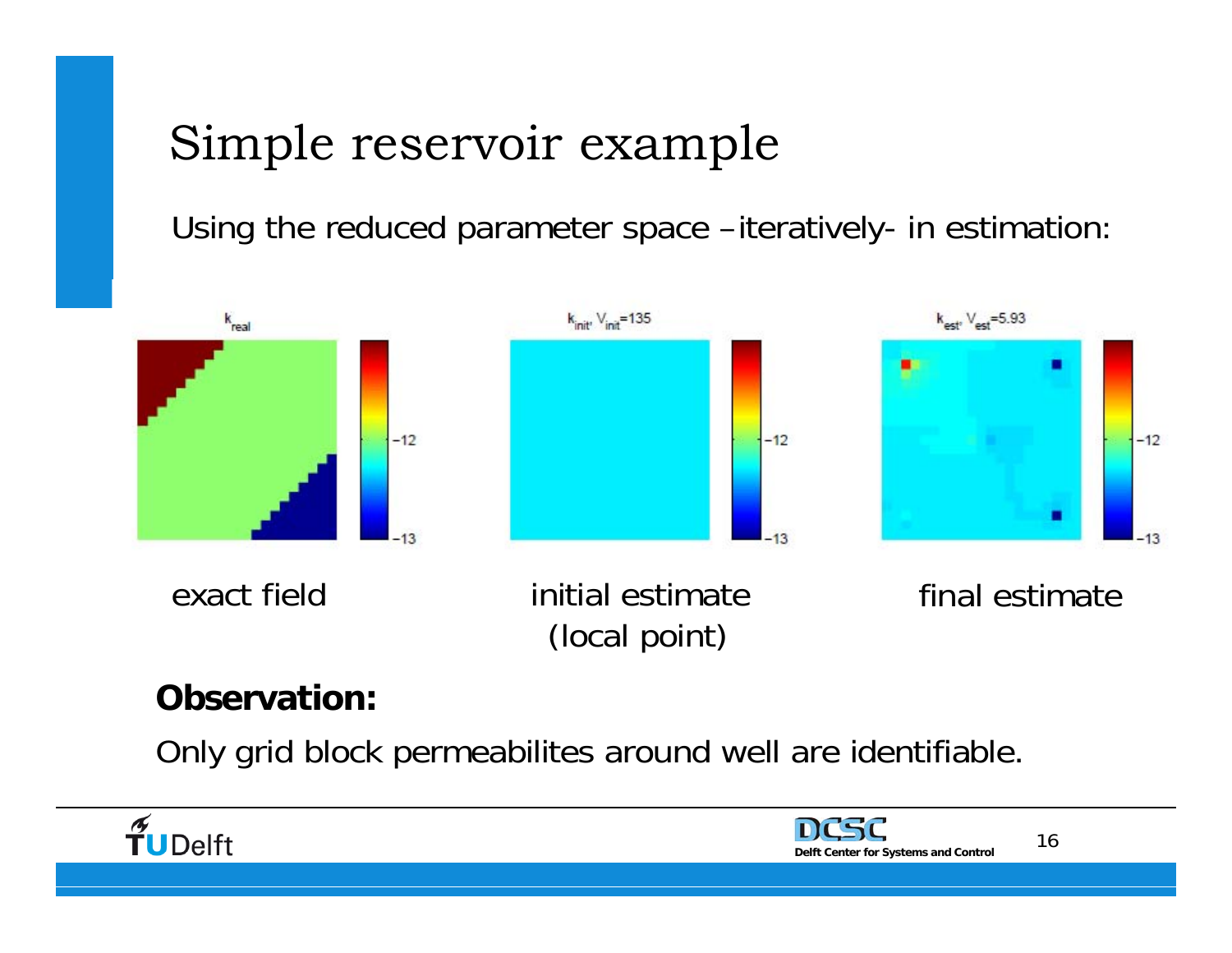

Simulated production of estimated model (thin lines) of water (blue) and oil (red) in the four producer wells

See also Vasco et al. (1997)

**Delft Center for Systems and Control**

17

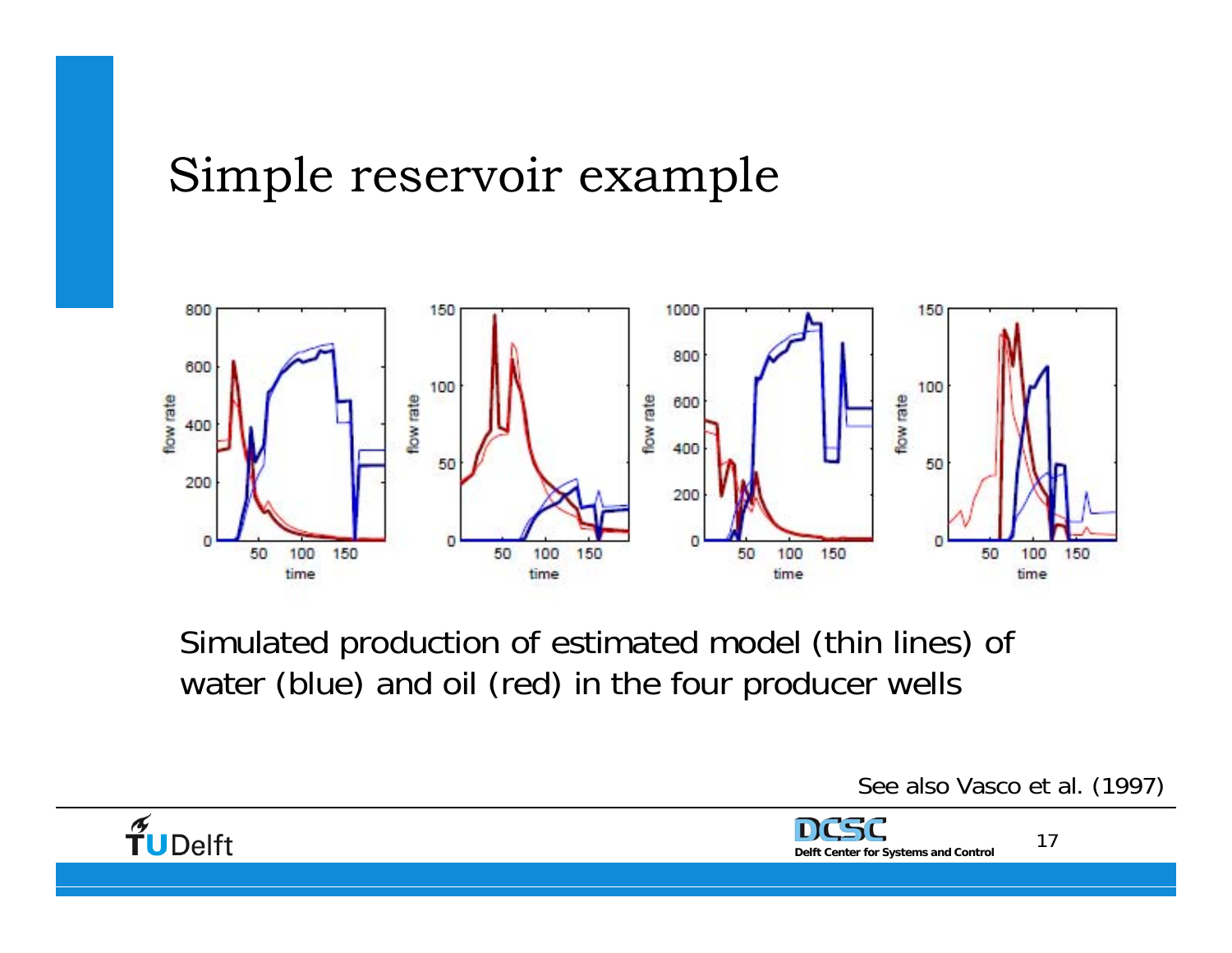- Model estimation is done in an iterative way:
	- Choosing a local identifiable parametrization
	- Estimating the parameters
	- Repeating the procedure until convergence of the cost function
- During the iterations, the quadratic cost function is reduced from 135 to 5.93.
- "Poor" model seems to be good enough for prediction of production.
- No prior info on permeability structure has been used.



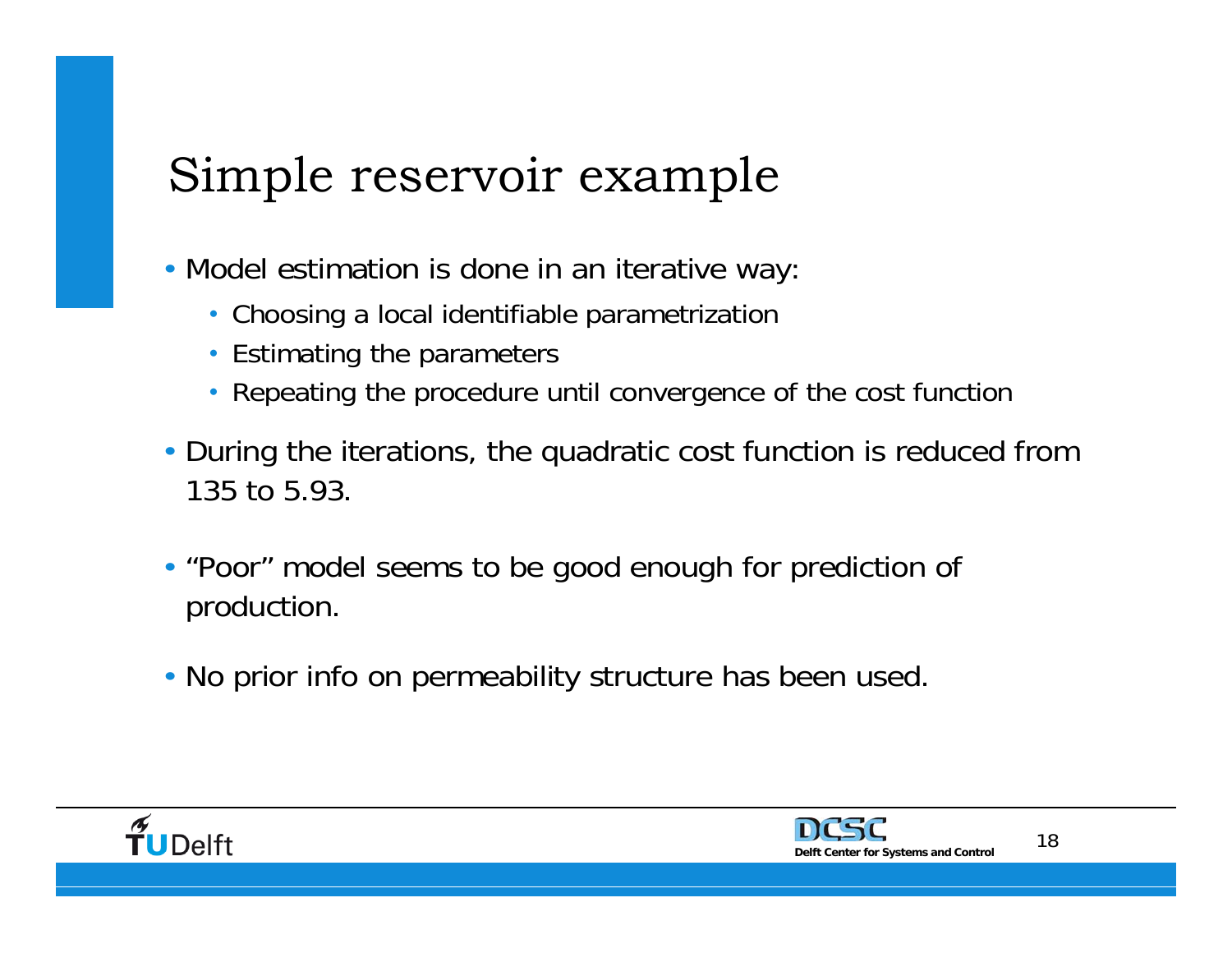### A parametrization through channel parameters



Parametrization of two straight channels with variable position and orientation, and single permeability value (total 13 param)



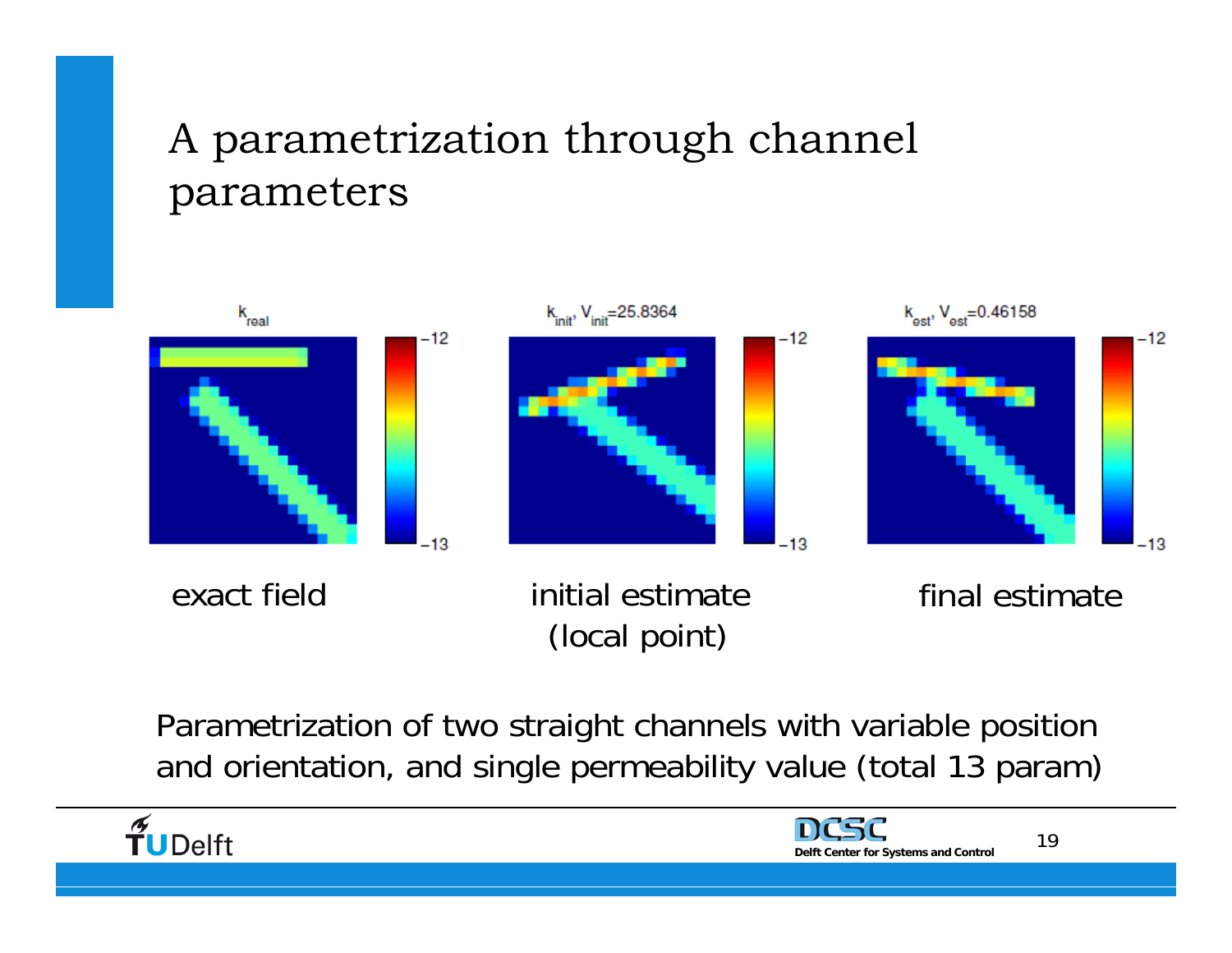## Simulation results



Simulated production of estimated model (thin lines) of water (blue) and oil (red) in the four producer wells



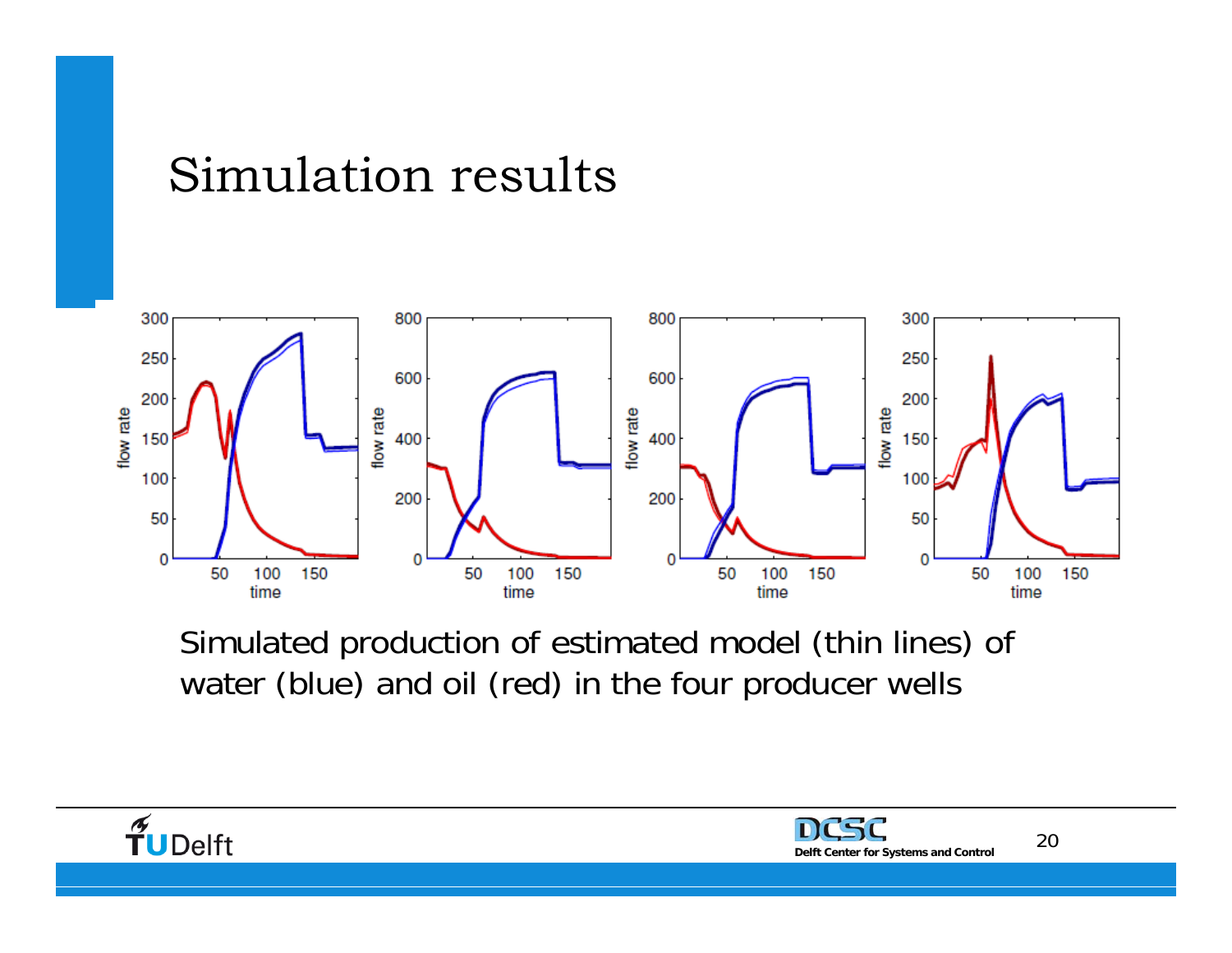## **Summary**

- Large-scale reservoir models are not identifiable from production data, nor can they be validated
- When relying on measurement data only, the parameter space needs to be reduced, in order to avoid "arbitrary" results
- A proper balance between data-induced and priors-induced modelling should be achieved when estimating models, focussing at the control-relevant dynamics
- How to structurally determine the control-relevant dynamics is still a challenge